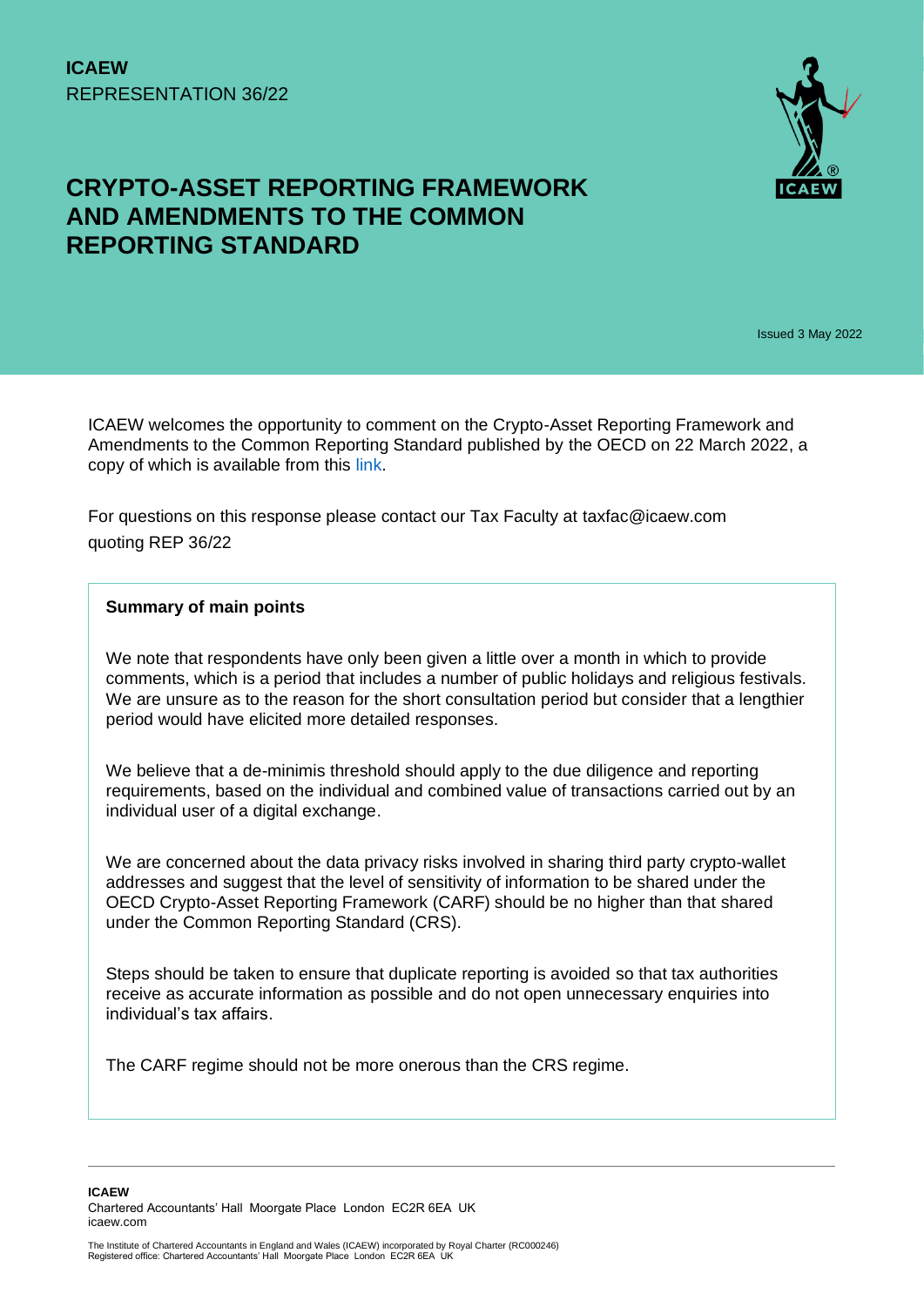#### **ICAEW REPRESENTATION 36/22 CRYPTO-ASSET REPORTING FRAMEWORK AND AMENDMENTS TO THE COMMON REPORTING STANDARD**

This response of 3 May 2022 has been prepared by the ICAEW Tax Faculty. Internationally recognised as a source of expertise, the ICAEW Tax Faculty is a leading authority on taxation and is the voice of tax for ICAEW. It is responsible for making all submissions to the tax authorities on behalf of ICAEW, drawing upon the knowledge and experience of ICAEW's membership. The Tax Faculty's work is directly supported by over 130 active members, many of them well-known names in the tax world, who work across the complete spectrum of tax, both in practice and in business. ICAEW Tax Faculty's Ten Tenets for a Better Tax System, by which we benchmark the tax system and changes to it, are summarised in Appendix 1.

ICAEW is a world-leading professional body established under a Royal Charter to serve the public interest. In pursuit of its vision of a world of strong economies, ICAEW works with governments, regulators and businesses and it leads, connects, supports and regulates more than 157,000 chartered accountant members in over 147 countries. ICAEW members work in all types of private and public organisations, including public practice firms, and are trained to provide clarity and rigour and apply the highest professional, technical and ethical standards.

© ICAEW 2022

All rights reserved.

Where third-party copyright material has been identified application for permission must be made to the copyright holder.

This document may be reproduced without specific permission, in whole or part, free of charge and in any format or medium, subject to the conditions that:

<sup>•</sup> it is appropriately attributed, replicated accurately and is not used in a misleading context;

<sup>•</sup> the source of the extract or document is acknowledged and the title and ICAEW reference number are quoted.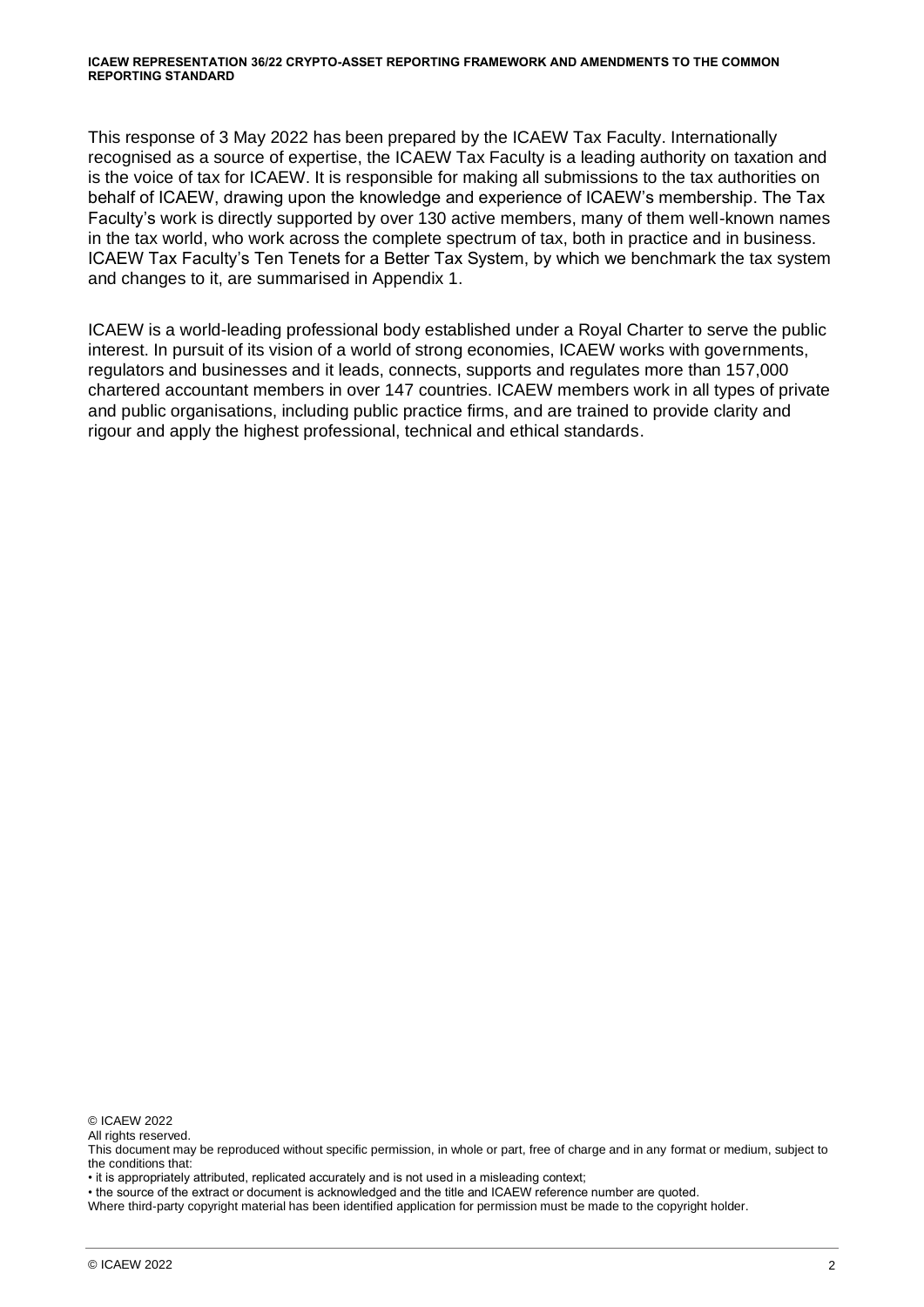**ICAEW REPRESENTATION 36/22 CRYPTO-ASSET REPORTING FRAMEWORK AND AMENDMENTS TO THE COMMON REPORTING STANDARD**

# **KEY POINTS**

#### **TIME GIVEN FOR RESPONSES**

1. We thank you for the opportunity to contribute to this consultation process. However, we are concerned that respondents have been given a relatively short period of time (just over a month, which includes a number of public holidays and religious festivals) in which to provide comments. Given this time constraint, we have not been able to answer any of the questions raised individually but instead provide general comments and observations.

#### **DE-MINIMIS LIMITS**

- 2. In the section of the consultation document headed 'Reporting requirements', a question is asked as to whether an exclusion for low-value transactions via a de minimis threshold would help to reduce compliance burdens. We agree with the inclusion of such thresholds.
- 3. Ideally, we believe that parity should be achieved with the CRS as far as possible in setting limits and exclusions.
- 4. However, a de-minimis threshold only applies to accounts existing prior to the introduction of CRS. In addition, CRS is focussed on the size of accounts, rather than the value of transactions, and so the CRS and CARF regimes are not directly comparable. Having said that, setting a limit of US\$50,000 for the value of all transactions carried out by an individual user of a crypto-asset exchange in a reporting period seems to be a reasonable de-minimis threshold.
- 5. In addition, low value transactions should be excluded from being counted towards the \$50,000 limit. We suggest that it should not be necessary for digital exchanges to track transactions of a value of \$100 or less.
- 6. Finally, we consider that due diligence should not need to be carried out by the digital exchange on individual users unless they carry out a single transaction or combined number of transactions in a reporting period worth at least \$100.

# **PROVISION OF CRYPTO-WALLET ADDRESSES**

- 7. We have concerns around the proposal that tax authorities should have the choice to opt-in to receive reporting on the list of external wallet addresses to which the reporting cryptoasset service provider transfers crypto-assets to the user. We consider that this is a more sensitive piece of information than that required to be disclosed in respect of account holders under CRS. We believe that it could threaten their online security if intercepted.
- 8. We do not believe that the additional transparency this measure would provide justifies the privacy risk created by it. We also note the OECD's concerns around the practicality of crypto-exchanges complying with such requirements.

### **AVOIDANCE OF DUPLICATE REPORTING UNDER CRS AND CARF**

- 9. We are concerned that tax authorities may receive multiple reporting items in respect of the same transaction under both CRS and CARF such as where the proceeds of the sale of a crypto-asset are paid into an account of a financial institution, especially where the cryptoasset exchange is operated by that institution. Duplicate reporting may give tax authorities an inaccurate impression of the activity of the users concerned which may then lead to unnecessary enquiries being opened into their tax returns.
- 10. Detailed consideration needs to be given to effective ways of avoiding duplicate reporting before the final provisions are set out. Given the complexities, and the need for input from those that will be doing the reporting, we would suggest a separate consultation. One way of minimising duplicate reporting might be to prioritise one regime where the same entity or connected entities (such as in our example in paragraph 9) would otherwise have obligations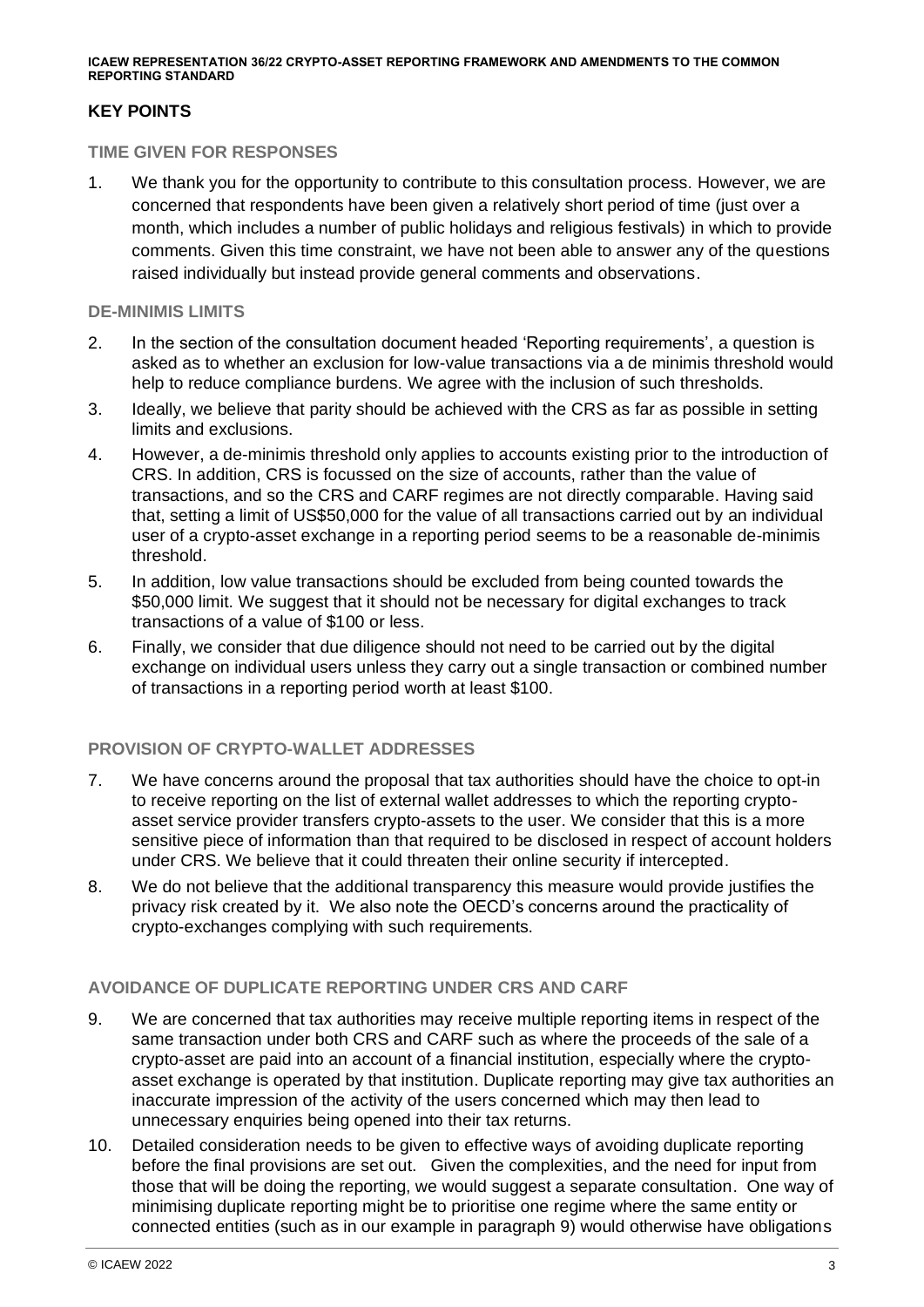to report under both CRS and CARF. The issue with this suggestion is, however, that the entity or entities might find it difficult to get systems in place to:

- a. identify cases where both regimes apply; and
- b. once cases have been identified ensure that reporting is only made under the regime given priority.
- 11. If duplicate reporting cannot be avoided, then the tax authorities should develop systems to identify when there has been duplicate reporting. Taxpayers should not be subject to unnecessary enquiries (whether under formal enquiry powers or informally) because the tax authority has a misleading picture of their transactions due to this issue.

# **PARITY BETWEEN CRS AND CARF**

- 12. Generally, we believe that there should be parity between the CRS and CARF regimes. That is the rules for the CARF regime should not be more onerous:
	- a. as mentioned in paragraph 3, there should be limits and exclusions for CARF as there are for CRS; and
	- b. as mentioned in paragraph 7, tax authorities should not be able to obtain more sensitive information under the CARF rules.